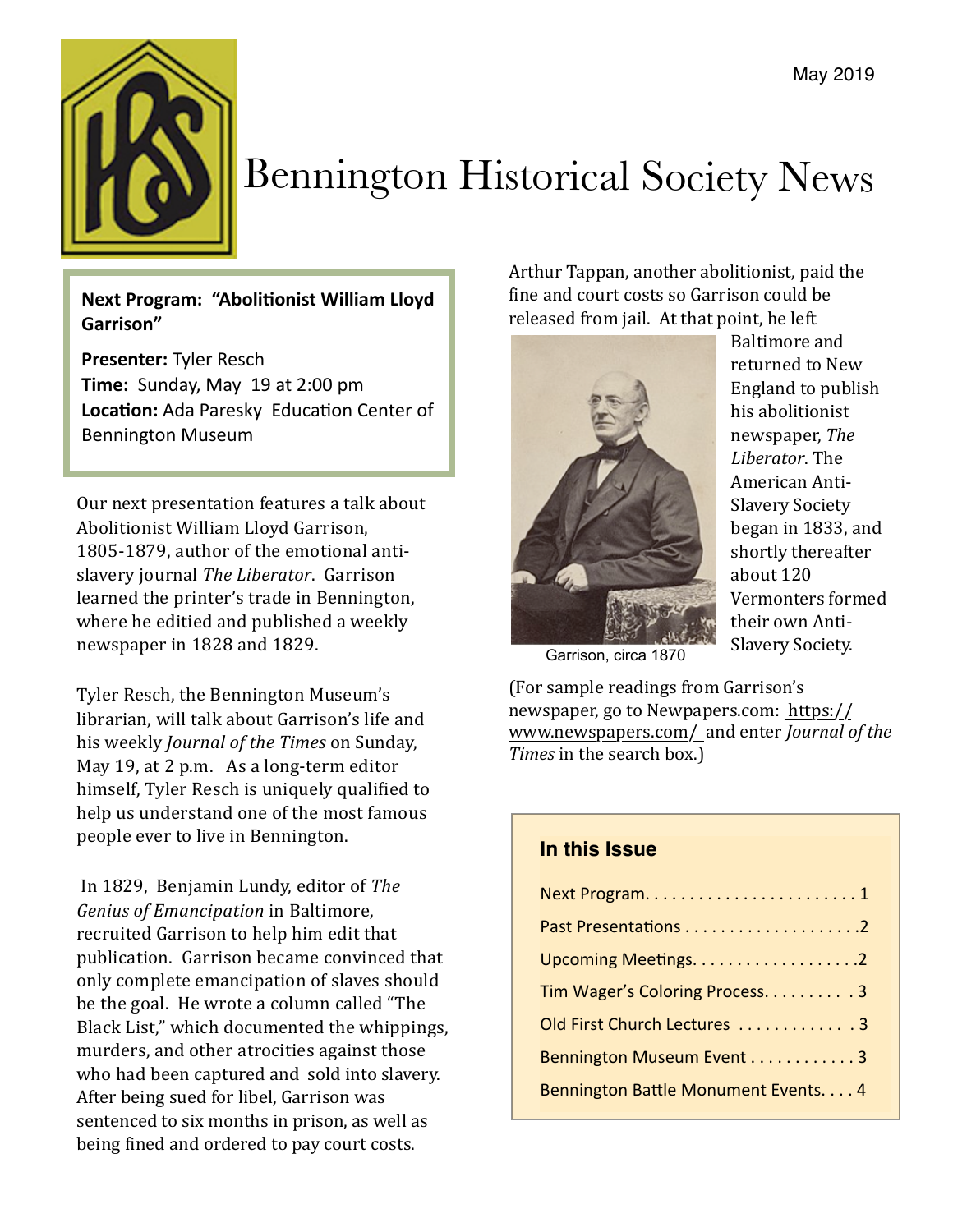# **Past Presentations of the Bennington Historical Society**

The videos listed below were taken by Bennington Historical Society member Jackie Marro. Click on the links to view the videos.

## **Monument Avenue**

Tony Marro narrates this first in a series of programs on the streets of Bennington, VT, by the Bennington Historical Society. This is one of the oldest streets in the state of Vermont and was originally called Main Street. After the Bennington Battle Monument was completed in 1889, the name of the street was changed to Monument Avenue. This street is lined with magnificent colonial homes, the Old First Church, and its cemetery.

#### [Burgess Road](https://vimeo.com/291211032)

Burgess Road is one of a series of documentaries on "Bennington Street by Street" done by the Bennington Historical Society. Beverly Petrelis, a resident of Burgess Road, gives the early history of the road with videos of others talking about their experiences living on the street. Hear residents talking about cockfighting! Cattle drives! Recreation. The Bypass. Wildlife. And, of course, the people.

# Whose House This Is I Do Not Know

Bob Tegart talks about tracing the history of houses, learning from the architectural features of houses, making inferences from existing documents such as tax records and wills, identifying past occupants through census data and obituaries, and having so many unanswered questions that arise as each piece of evidence is uncovered. He encourages people interested in house history not to overlook anything, whether from magazines discovered tucked in a corner or the evidence revealed in the soil around the house.

#### [Union Street](https://vimeo.com/249242549)

Tony Marrow begins by describing Union Street: a mix of small homes—typical workers' homes, ornate homes, and The Pottery. The video begins by considering structural features such as porches and closets as relatively recent additions to homes. John Austin, Mary Molica, and David and Marion Lewis Wilson talk about the histories of their homes. Finally, Mary Molica and Beverly Petrellis discuss available resources for learning about old homes.

#### The Ethan Allen Highway (Rte. 7) from Pownal to Manchester

Ted Bird's presentation to the Bennington Historical Society traces the development and changes along old Route 7 in southern Vermont, also known as the Ethan Allen Highway. Ted, a local historian, photographer and collector of old post cards, compared images from the past with what is there now, noting that there were a lot of individual guest cabins that predate the current motels, as well as a great many gas stations and small restaurants.

#### **Upcoming Meetings**

Next Program: David Redding-2 p.m., June 16, 2019

Was David Redding really a British spy? Or was he falsely accused and executed? What role did Ethan Allen play in Redding's trial and execution? Bill Morgan, President of the Bennington Historical Society, will help you understand these questions at the June meeting of the Society, 2 p.m. June 16.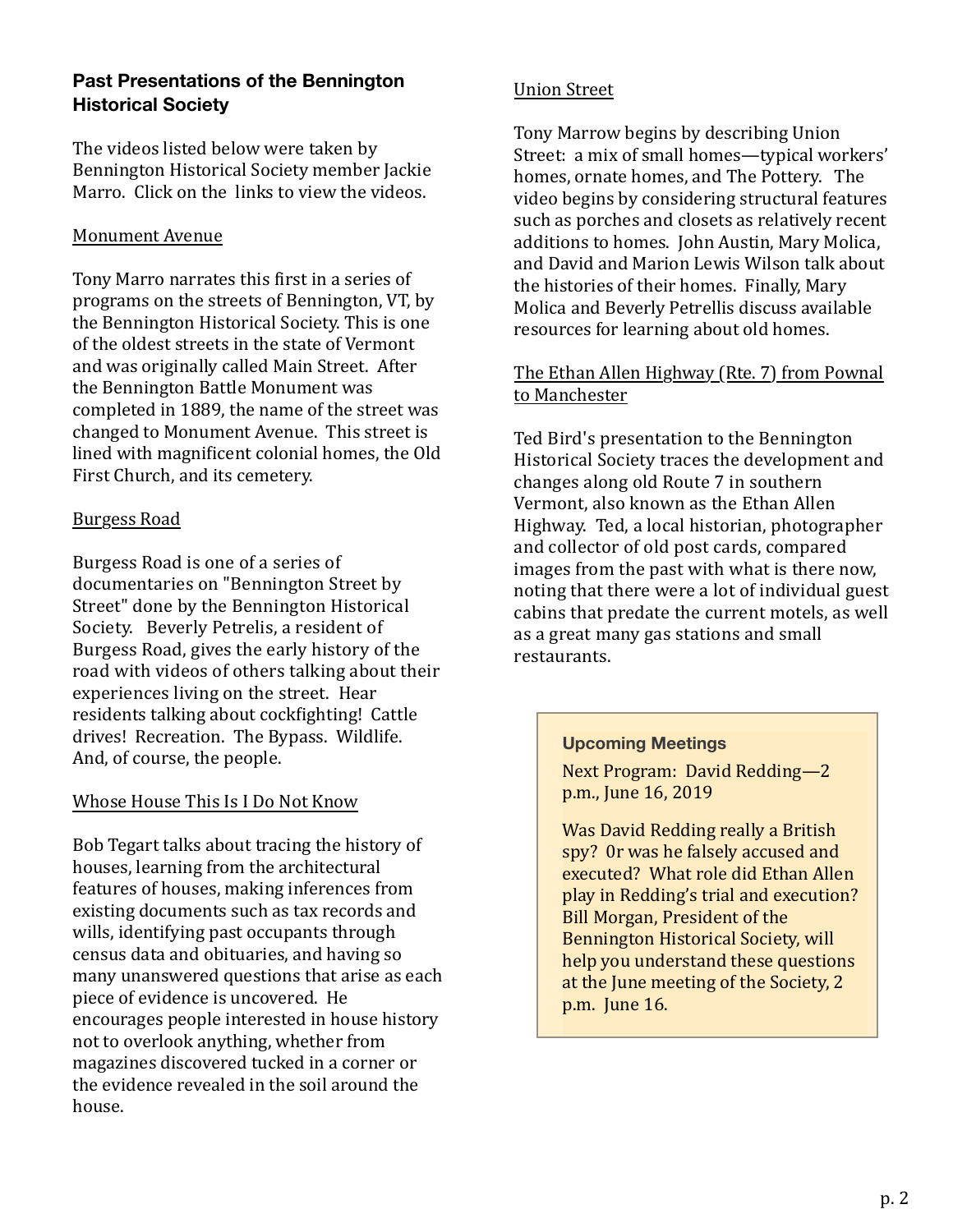# **Tim Wager's Colorizing Process**

At the Historical Society's April meeting, Callie Raspuzzi, the Bennington Museum's Collections Manager, discussed the process Tim Wager used to introduce color onto old photographs of Bennington. She revealed that she has worked with him for fifteen years, but has never met him in person. (See her talk at Jackie Marro's Vimeo [site](https://vimeo.com/333539265).)



Raspuzzi began by giving her audience a brief history of people colorizing photos, from handtinted daguerreotypes to hand-colored postcards. She noted three of the best-known people who colored black and white photos: Wallace Nutting and Neal and Susanne Rappaport. Bennington History, Vol. 3

Raspuzzi noted that Wager's choices of colors were not necessarily accurate, but she pointed out that colored postcard colors were not necessarily accurate as well. To illustrate, she compared posters, postcards, and other items in the museum collection. She demonstrated one of the most obvious differences in colors between Wager's choices and the reality by showing photos of Victorian dresses in the Museum's collection. She provided a link to the Museum's catalogue of photos, emphasizing that the images on the website did not have as much resolution as the original photo.

Wager has now produced three books of old photos from Bennington which are for sale in the Museum's bookshop.

## **0ld First Church Lecture Series**

Each lecture will be held on the third Wednesday of the month at  $1:00$  pm and is open to the public.

May 15: New Lights versus Old Lights  $-$ Religion in early Bennington. Speaker: Don Miller

June 19: Church, State and Community in Early Bennington and the New Hampshire Grants. Speaker: Kenneth A. Clarke, Pastor

July 17: Battle of Bennington and Its Impact on Old Bennington. Speaker: Robert Hoar

August 21: Cemetery Tour. Leaders: Charles Dewey and Vicky Printz

September 18: Settlement of Bennington  $-$ Walking Tour of Old Bennington. Leader: Bob Tegart

# **Bennington Museum—July 21 at 2:00 pm**

Three authors who have written extensively about the communes and counter-culture movement of the 1960s will read from their work and engage in a discussion with audience members about their experiences and their writing. Books by each author will be available for purchase in the Museum Store before, during and after the event.

Tom Fels, who has written about his experiences on communes in *Farm Friends*, *Buying the Farm*

Yvonne Daley, author of *Going Up the Country: When Hippies, Dreamers, Freaks, and Radicals Moved to Vermont*

Verandah Porche is a poet who has written about the Packer's Corners commune and is a contributor to *Home Comfort: Stories and Scenes of Life on Total Loss Farm*